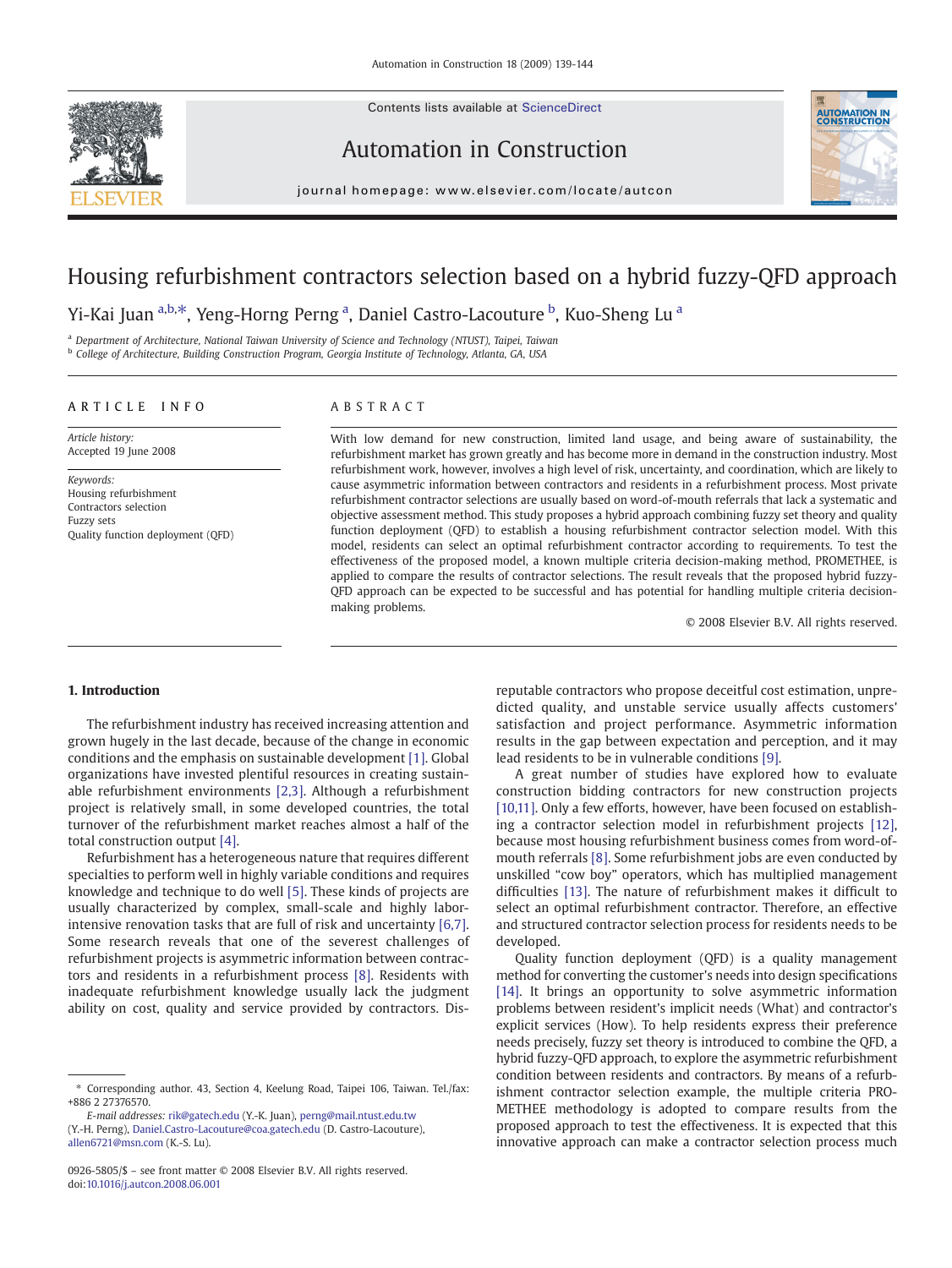more useful and the conventional multi-criteria decision-making problems more convincing.

#### 2. Characteristics of the refurbishment industry

Refurbishment projects are usually characterized by complex, small-scale and highly labor-intensive renovation tasks [\[12\].](#page--1-0) Special characteristics of housing refurbishment include site-driven works undertaken in an existing building [\[6\]](#page--1-0), intensified uncertainty [\[15\],](#page--1-0) long turn-round time [\[16\],](#page--1-0) and many simultaneously operating workers in a restricted space [\[17\].](#page--1-0) These unique characteristics render it more difficult to standardize the delivered service, compared to new construction, and the outcome of the refurbishment performance will be highly dependent on a contractor's capability and experience.

Refurbishment can be categorized as a service industry [\[8\].](#page--1-0) Providing what customers expect, such as customized products or services, is a key to reach customer satisfaction in service management. The service quality model has indicated the gap between customers' quality perceptions and suppliers' service delivery [\[9\].](#page--1-0) Asymmetric information problems between contractors and residents in a refurbishment process will cause an increase in the service quality gap. To improve customer's satisfaction and contractor's competitiveness, a method for decreasing the gap is crucial for refurbishment projects.

#### 3. Contractor selection

Construction contractor selection and evaluation is always one of the most important critical activities of construction procurement. Various studies have focused on the establishment of selection criteria and the development of selection methods. Contractor selection decisions are complicated by the fact that various criteria have to be considered in the decision-making process [\[18\]](#page--1-0). These criteria may have quantitative and qualitative dimensions. Preference for a given contractor is generally assumed to depend on an assessment of the quality, price, capability, and performance that the contractor can provide [\[19,20\].](#page--1-0) On the other hand, a vast number of methods have been suggested for supporting contractor selection decisions in construction projects [\[21\].](#page--1-0) These studies include the application of artificial intelligence (AI) techniques [\[22\],](#page--1-0) mathematical programming models [\[23\],](#page--1-0) and multi-criteria decision-making methods [\[24\].](#page--1-0) Some research also proposes the applications of outranking methods, such as ELECTRE and PROMETHEE [\[25\]](#page--1-0), to explore contractor selection problems. Unlike plentiful studies that have explored contractor selection problems in construction projects, there have been relatively few studies on refurbishment projects. The above-mentioned studies, regarding criteria and methods, may



Fig. 1. WHAT–HOW matrix.



Fig. 2. Rank matrix assessment for rating preference of contractors.

provide insights for establishing a refurbishment contractor selection model.

#### 4. Fuzzy-QFD approach for refurbishment contractor selection

#### 4.1. Quality function deployment (QFD)

QFD has been defined as a method for developing a design aimed at satisfying the customer and then translating the customer's demands into design targets and major quality assurance points to be used throughout the production phase [\[26\].](#page--1-0) It is a highly effective and structured planning tool to deal with customer demands more systematically. In a refurbishment project, contractors' services may not always satisfy the residents' needs, expectations and quality standards, because refurbishment involves complicated and intensive work that is difficult to integrate. Problems in terms of refurbishment styles, delays due to incomplete designs, misunderstanding of client expectations, rework, etc. are often observed [\[27\]](#page--1-0). Some research has demonstrated the benefits of QFD in reducing quality related problems [\[28\]](#page--1-0). Therefore, QFD is used in this study for assessing the quality of contractors' services on the basis of the residents' needs.

#### 4.2. An innovative approach: fuzzy set theory based on QFD

Refurbishment usually requires intensive communication between residents and contractors, as well as a complicated process in the design and construction phases. Non-professional residents' inability to analyze the cost and quality of refurbishment may produce difficulty in decisionmaking and discrepancies between expectations and results [\[29\].](#page--1-0) How to effectively extract resident's needs and judge contractors' services is crucial for the success of a refurbishment project.

The fuzzy set theory is widely applied to solve real-life problems that are subjective, vague, and imprecise in nature [\[30\].](#page--1-0) To reflect a resident's specific needs in a refurbishment contractor selection, fuzzy set theory is combined with QFD in this study. The linguistic variables are determined and then translated into fuzzy numbers by defining appropriate membership functions. In this study, for example, let  $F = \{VL, L, M, H,$ 

| Table 1                                            |  |
|----------------------------------------------------|--|
| Resident's requirements and their weights of WHATs |  |

| <b>WHATs</b>            |           |           |           | DM 1 DM 2 DM 3 Average fuzzy<br>number (LE, ME, UE) | Weight of<br>WHATs $(W_{wi})$ |
|-------------------------|-----------|-----------|-----------|-----------------------------------------------------|-------------------------------|
| Refurbishment quality   | <b>VH</b> | <b>VH</b> | M         | (6.67, 7.67, 8.67)                                  | 0.169                         |
| Refurbishment cost      | <b>VH</b> | H         | <b>VH</b> | (7.33, 8.33, 9.33)                                  | 0.184                         |
| Transparent information | <b>VH</b> | H         | <b>VH</b> | (7.33, 8.33, 9.33)                                  | 0.184                         |
| Work schedule           | VH        | <b>VH</b> | H         | (7.33, 8.33, 9.33)                                  | 0.184                         |
| Work integration        | H         | M         | M         | (4.67, 5.67, 6.67)                                  | 0.125                         |
| Service satisfaction    | <b>VH</b> | H         | M         | (6.00, 7.00, 8.00)                                  | 0.154                         |